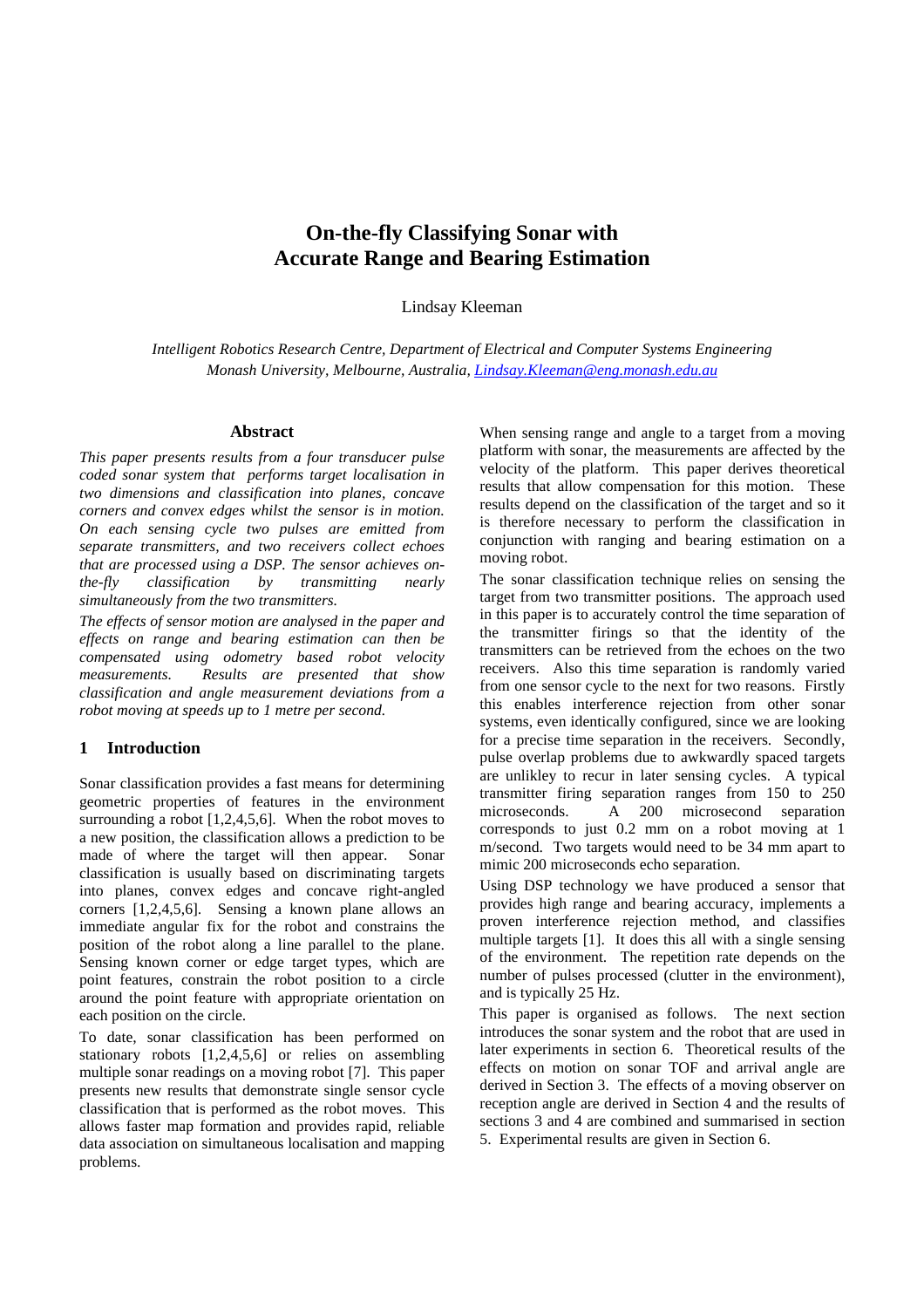# **2 Four TOF Sensor**

Only a brief description of the sonar sensor is given here since previous papers [1,2,3] describe the sensor. The sonar sensor is shown in Figure 1 and measures 150 x 100 x 70 mm. It is powered by a single 5 V supply and communicates with its host by a high-speed serial link. Two transmitters are mounted above two receivers, forming a square with only 40 mm between centres. Polaroid 7000 series transducers are deployed with their front grilles removed to reduce signal ringing.

As shown in Figure 2 the received signals are amplified, low pass filtered and digitised at 1 Mz and 12 bit precision, then processed with an Analog Devices 33 MHz ADSP2181. The DSP also generates the transmit waveforms and communicates with the host via an external UART.



*Figure 1: DSP Sonar System with transmitters and receivers marked.*

A pulse is fired from the right transmitter first, and rapidly followed from the left with a randomly chosen 150 to 250 μs delay. This random delay provides the advantage of reducing the likelihood of cluttered environments producing pulse overlap problems on successive firings. Since the transmit time delay is sought out on the received data during DSP processing, interference can be rejected from neighbouring sonar systems running the same pulse scheduling algorithm at almost certainly a different synchronisation.

Echoes are digitised and processed on a DSP, yielding up to four arrival times for reflections from each target. The arrival times are grouped into tuples to allow classification of targets into planes, corners and edges, based primarily on the difference in arrival angles from the two transmitter's pulses. Due to the rapid succession of firing of the two transmitters, there is negligible movement possible between firing of the transmitters. For example at the top speed of our test robot shown in Figure 3 of 1 metre per second, a 200 microsecond transmitter pulse separation results in 0.2 mm movement. As shown in the experimental results, the sonar has been successfully tested for classifying targets at speeds up to 1 metre per second. The robustness of the classification at speed can be attributed to the fact that the difference in bearings to images of the transmitters is unaffected by motion.



*Figure 2::Hardware Block Diagram*



*Figure 3: Two DSP sonar sensors mounted panning mechanism on a mobile robot.*

# **3 Modelling Sensor Movement**

In this section the effects of sensor velocity on the timeof-flight (TOF) and reception angle are analysed for the three cases of a plane, edge and corner target type. In all three cases, the point at which the sonar system transmits is labelled T and the displaced point of reception is R. The distance between T and R is  $TOF^*v$ , where *v* is the magnitude of the velocity vector which is split into two orthogonal components  $v_x$  and  $v_y$ . The expressions derived in this section apply to any sonar sensor, since only the physics of sound propagation and reflection are utilised. The case of the plane target type is discussed first.

#### **3.1 Plane Analysis**

The geometry of the plane target reflecting the transmitted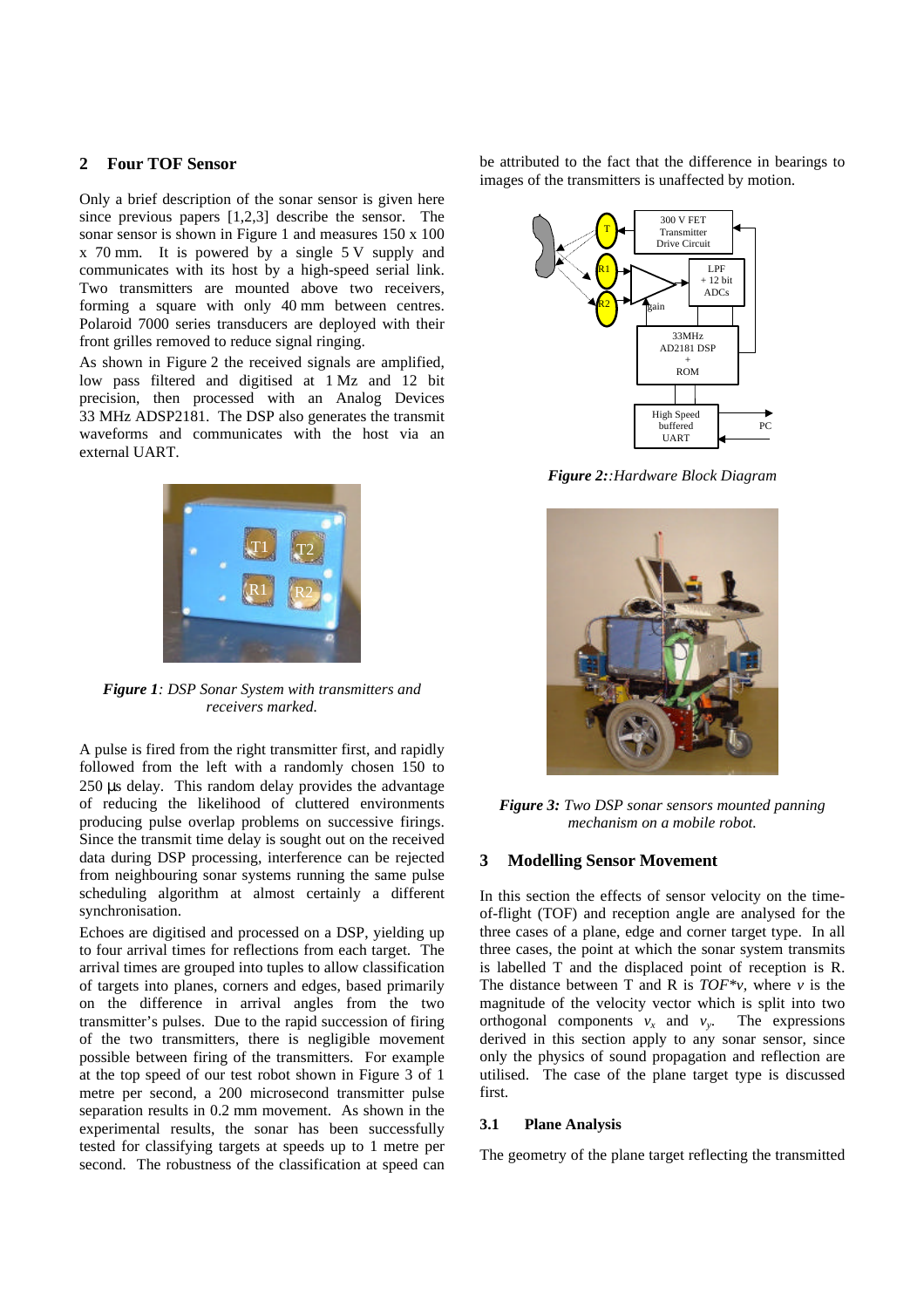pulse from T to R is shown in Figure 4. The TOF is broken up into two sections *t<sup>1</sup>* , representing the time to the plane and *t2*, from the plane to the receiver R. The objectives of the analysis are to find the effect of the sensor velocity on the  $TOF=t_1+t_2$  and the angle of reception, *q*, with respect to a stationary observer. The effect on the reception angle of a moving observer is discussed in the next section.

Notice that from the right-angled triangle formed by T and the distance  $d_I$  from the plane, that

$$
\sin q = \frac{t_1 v_x}{t_1 c} = \frac{v_x}{c} \tag{1}
$$

$$
\cos q = \sqrt{1 - \left(\frac{v_x}{c}\right)^2} \tag{2}
$$

where  $c$  is the speed of sound. For small velocities relative to *c:*

$$
\mathbf{q} = \sin^{-1}\left(\frac{v_x}{c}\right) \cong \frac{v_x}{c} \tag{3}
$$

From the same triangle

$$
\cos q = \frac{d_1}{t_1 c} \implies t_1 = \frac{d_1}{c \cos q} \tag{4}
$$

From the right-angled triangle involving the reflected path to R:

$$
\cos q = \frac{(t_1 + t_2)v_y + d_1}{t_2 c} \implies t_2 = \frac{(t_1 + t_2)v_y + d}{c \cos q} \quad (5)
$$

Adding equations (4) and (5) and solving for  $TOF=t_1+t_2$ with help from equation (2)

$$
TOF = \left(\frac{2d_1}{c}\right) \frac{1}{\sqrt{1 - \left(\frac{v_x}{c}\right)^2 - \frac{v_y}{c}}}
$$
(6)

Note that the first term in equation (6) represents the zero velocity solution for TOF and the second term represents the effect of non-zero velocity and is close to unity for small velocities compared to the speed of sound.



*Figure 4: Plane target with Sensor Movement*



*Figure 5: Corner Geometry*

## **3.2 Corner Analysis**

The geometry of the corner target reflecting the transmitted pulse from T to R is shown in Figure 5. The virtual image of T is shown as T' which is obtained by reflecting though both orthogonal planes of the corner, resulting in a reflection through the corner intersection point C.

Similar to the plane analysis, the objective is to find the motion altered TOF and reception angle discrepancy from the direction to the corner C, shown as  $f$  in Figure 5. Starting with the right-angled triangle T'XR

$$
c^{2}TOF^{2} = (2d_{1} + v_{y}TOF)^{2} + v_{x}^{2}TOF^{2} \tag{7}
$$

Solving equation (7) for *TOF* yields:

$$
TOF = \frac{2d_1}{c} \left[ \frac{\sqrt{1 - \left(\frac{v_x}{c}\right)^2} + \frac{v_y}{c}}{1 - \left(\frac{v}{c}\right)^2} \right]
$$
(8)

where  $v^2 = v_x^2 + v_y^2$ . Note that the first term of (8) represents the zero velocity solution for the TOF and the second term represents the effect of velocity and is close to unity for small velocities compared to the *c.*

The angle **f** in Figure 5 represents the ground referenced angle deviation caused by the motion of the sonar sensor. This angle is now derived.

From the right-angled triangle T'XR

$$
\tan \mathbf{q} = \frac{v_x TOF}{2d_1 + v_y TOF} \tag{9}
$$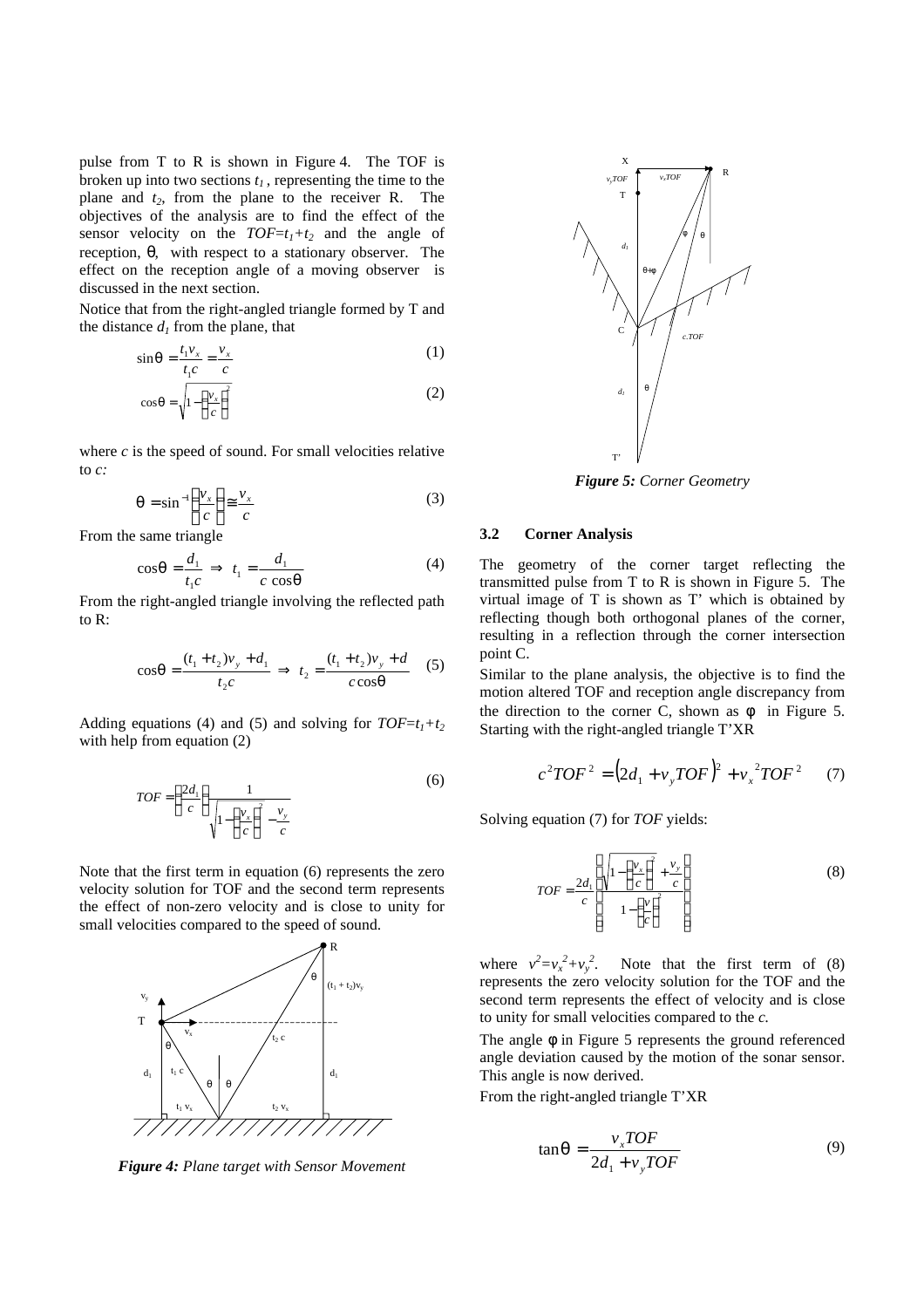and from triangle CXR

$$
\tan(\mathbf{q} + \mathbf{f}) = \frac{v_x TOF}{d_1 + v_y TOF}
$$
 (10)

From equations (9) and (10)

$$
\frac{\sin(q+f)}{\cos(q+f)} = (2-k)\frac{\sin q}{\cos q}
$$
\n(11)  
\nwhere  $k = \frac{v_y TOF}{d_1 + v_y TOF}$ 

expanding the *sin* and *cos* sums and rearranging gives

$$
\tan f = \tan \left( \frac{1 - \sin^2 \theta}{\frac{v_y TOF}{d_1} + 1 + \sin^2 \theta} \right)
$$
\n
$$
= \left( \frac{v_x}{\frac{2d_1}{TOF} + v_y} \left( \frac{1 - \sin^2 \theta}{\frac{v_y TOF}{d_1} + 1 + \sin^2 \theta} \right) \right)
$$
\n(12)

For  $v_x$ ,  $v_y \ll c$ ,  $\sin q \ll 1$  and  $\frac{2d_1}{TOF} \approx c$  $\frac{2d_1}{2\epsilon} \approx c$  and so equation (12)

leads to the approximation

$$
\mathbf{f} \cong \frac{\mathbf{v}_x}{c} \tag{13}
$$

#### **3.3 EdgeAnalysis**

An edge re-radiates the transmitted ultrasound from a point source, and therefore the reception angle with respect to a stationary observer is unaffected by motion as shown in Figure 6. The TOF however is changed due to the new receiving position.



*Figure 6: Edge Geometry*

From the right-angled triangle XER

$$
d_2^2 = (d_1 + v_y)^2 + v_x^2 TOF^2 \tag{14}
$$

and also

$$
d_1 + d_2 = cTOF \tag{15}
$$

Solving equations (14) and (15) for the TOF yields

$$
TOF = \frac{2d_1}{c} \left( \frac{1 + \frac{v_y}{c}}{1 - \frac{v^2}{c^2}} \right) \approx \frac{2d_1}{c} \left( 1 + \frac{v_y}{c} \right)
$$
 (16)

where the approximation in equation (16) is valid for *v*<<*c.*

# **4 Angle of Arrival Relative to the Moving Observer**

The expressions for the reception angle in the previous section are based on an observer that is stationary with respect to the propagating medium, air. Suppose now the observer is moving at the same velocity as the sensor – which of course is the case in practice. Suppose a wavefront arrives at an angle *a* relative to air, as shown in Figure 7. The velocity components of the wavefront relative to the observer,  $w_x$  and  $w_y$  are as follows

$$
w_x = c \sin \mathbf{a} - v_x
$$
  
\n
$$
w_y = c \cos \mathbf{a} - v_y
$$
\n(17)

therefore from equations (17) the observed angle of arrival, *b* is given by



*Figure 7: Moving Observation of Wavefront*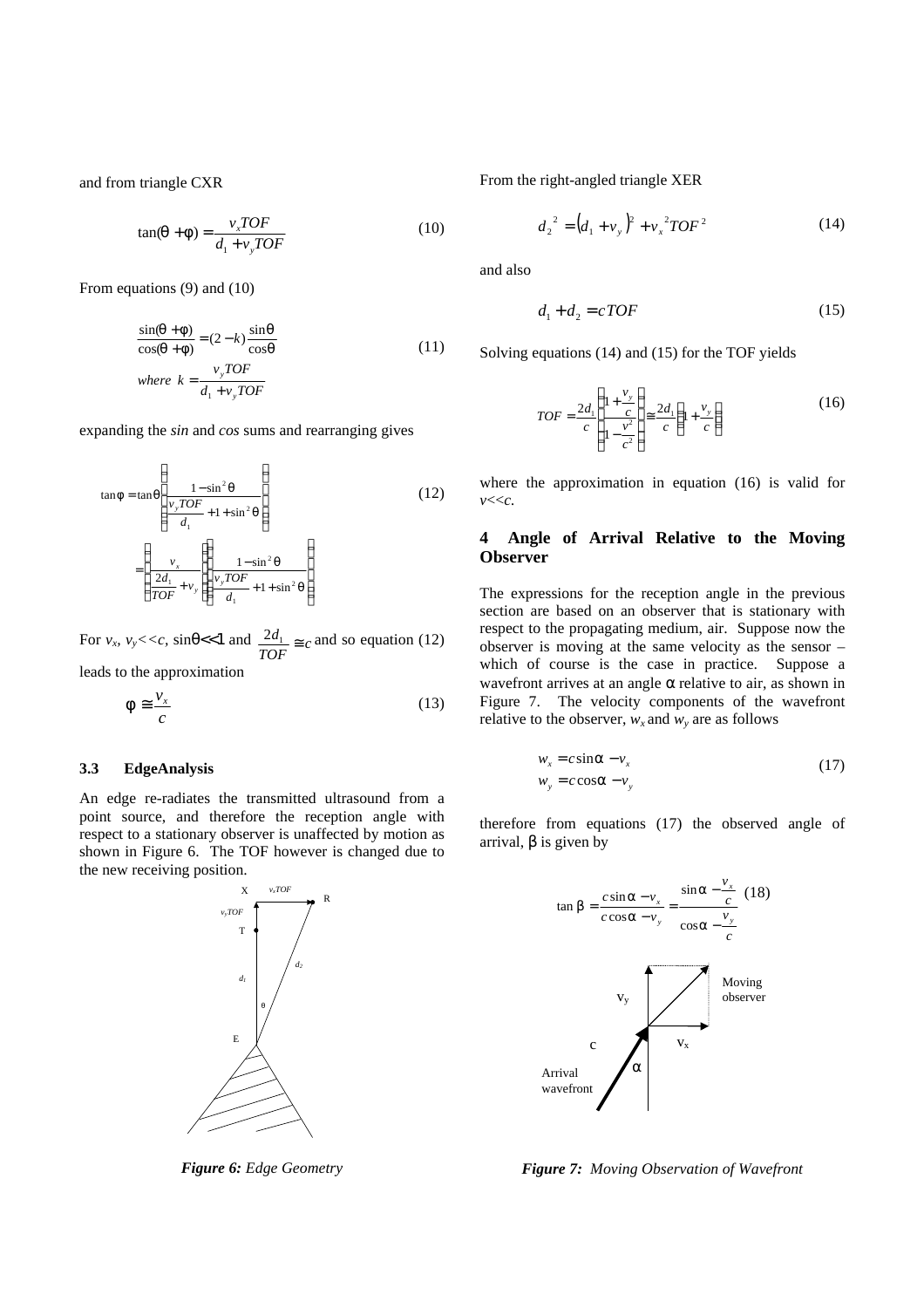# **5 Summary of Observed Approximate Arrival Angles**

In this section, the previous results are approximated for speeds that can be expected on a mobile robot carrying the sonar sensor. The speed is assumed to be no more than a few metres per second – that is less than 1% of the speed of sound (typically 340 m/s at room temperature).

From equations (18) and (1), for a plane, the arrival angle relative to the sensor is exactly zero:

$$
b_{\text{PLANE}} = \tan^{-1} \left( \frac{\frac{v_x}{c} - \frac{v_x}{c}}{\cos a - \frac{v_y}{c}} \right) = 0
$$
 (19)

This is no surprise when one realises that the wavefront follows a path relative to the moving sensor on a line seen to be perpendicular to the plane from the sensor's perspective. That is the wavefront forward velocity component is always the same as the sensor's due to reflection preserving this component.

The situation for a corner is quite different, since the angle *f* results in a wavefront that appears to come forward (*ie* displaced in the same direction as the sensor motion) from the real corner direction, as can be seen in Figure 5. The effect of the moving observer doubles this effect as seen by equations (18) and (13)

$$
\boldsymbol{b}_{\text{CONFER}} \cong \tan^{-1} \left( \frac{-\frac{\nu_x}{c} - \frac{\nu_x}{c}}{\cos \mathbf{a} - \frac{\nu_y}{c}} \right) \cong -\frac{2\nu_x}{c} \tag{20}
$$

For the edge there is just the moving observer effect:

$$
\boldsymbol{b}_{EDGE} \cong \tan^{-1} \left( \frac{0 - \frac{v_x}{c}}{\cos a - \frac{v_y}{c}} \right) \cong -\frac{v_x}{c}
$$
 (21)

## **6 Experimental Results**

The mobile robot shown in Figure 3 was programmed to follow straight line paths, accelerating up to 1 m/sec in approximately 0.5 m and travelling for approximately 3 m before stopping. The sonar systems are mounted on active PID controlled panning mechanisms with angle encoder resolution of 0.18 degrees (0.003 radians). The results of tracking a wall in the laboratory with the front sonar are shown in Figure 8, where the robot position was derived from wheel odometry measurements. These results illustrate the ability of the sensor to perform on-the-fly classification of planes The wall angle did not vary

discernibly with speed of the robot which is consistent with the theory derived for a plane in this paper. Moreover the sonar consistently classified the wall as a plane throughout the motion.

The robot performed a similar run at a speed of 1 m/sec whilst the front sonar tracked and classified a corner as shown in Figure 10. The sonar successfully classified the corner on almost all measurements, despite being near the limit of its range of 5 metres. This demonstrates the ability of the sonar sensor to perform on-the-fly classification of corners.

Figure 9 shows the deviation in angle as the robot moved. The theoretical angle deviation expected from the sonar motion of 1.0 metres per second is 0.006 radians. The results in Figure 9 are consistent with this deviation. Note that the robot starts at rest at a vertical distance  $x=0.3$  and accelerates to 1 m/sec at  $x=0.8$ . The errors at  $x=3.2$  can be attributed to the robot lurching as it stops abruptly. The sources of errors are:

- the panning encoder measuring the angle of the sonar. This has a resolution of 0.003 rad. that can result in maximum errors of at least 0.0015 rad.
- odometry errors which are reduced by travelling in a straight line.
- sonar measurement errors which are of the order of ±0.002 rad and vary in a correlated fashion with a time constant of several seconds [3].

Particular care was taken to eliminate a systematic cyclic odometry error. This error was due to small encoder misalignments and contributed approximately a 1 degree (0.017 radians) error that was sinusoidal with wheel angle. This error was removed by calibration of the robot odometry whilst travelling directly towards a wall and observing sonar angle measurements.



*Figure 8: Robot map from tracking and classifying a plane at a speed of 1 m/sec. The robot stops at the top.*